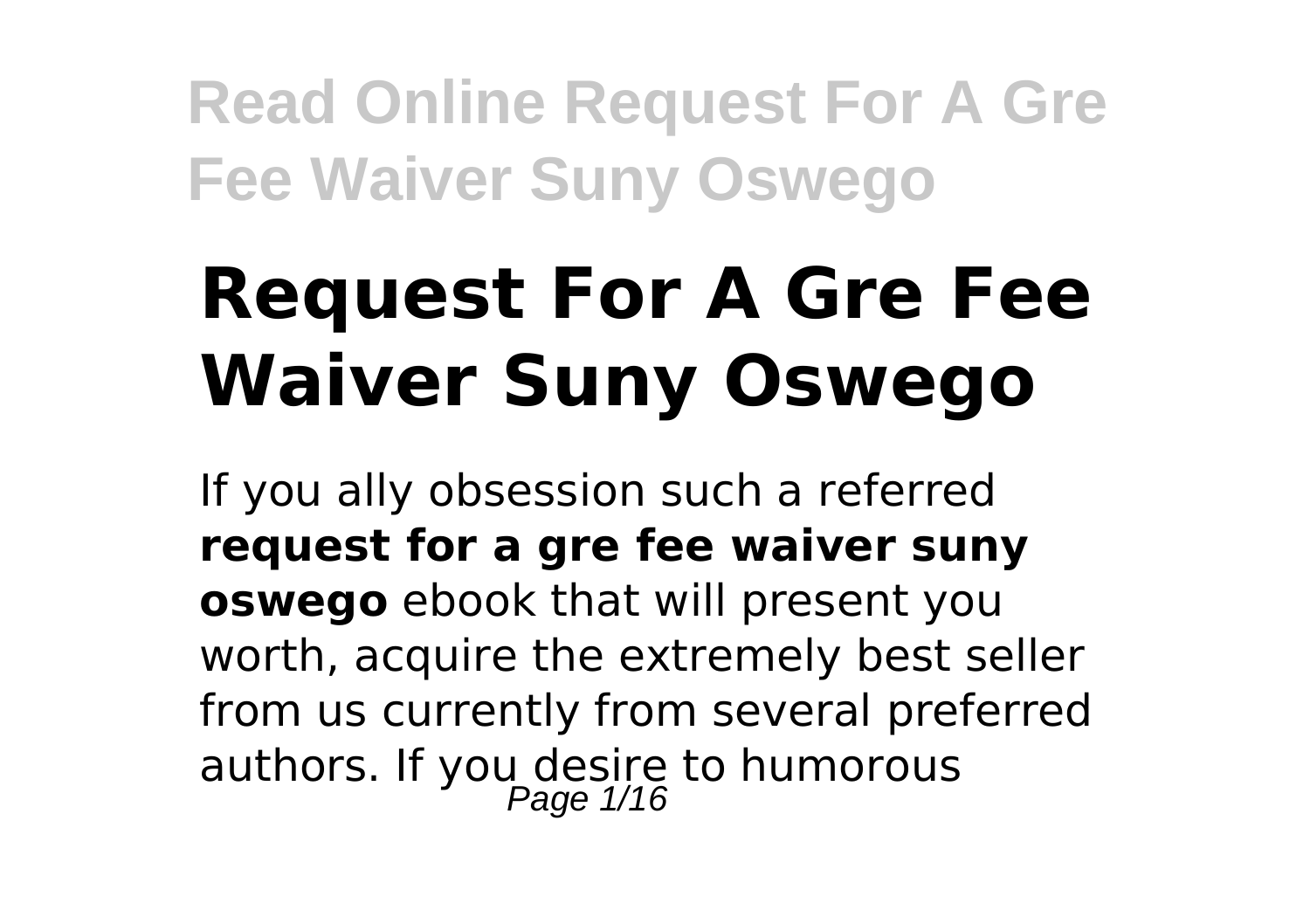books, lots of novels, tale, jokes, and more fictions collections are also launched, from best seller to one of the most current released.

You may not be perplexed to enjoy every ebook collections request for a gre fee waiver suny oswego that we will utterly offer. It is not more or less the

Page 2/16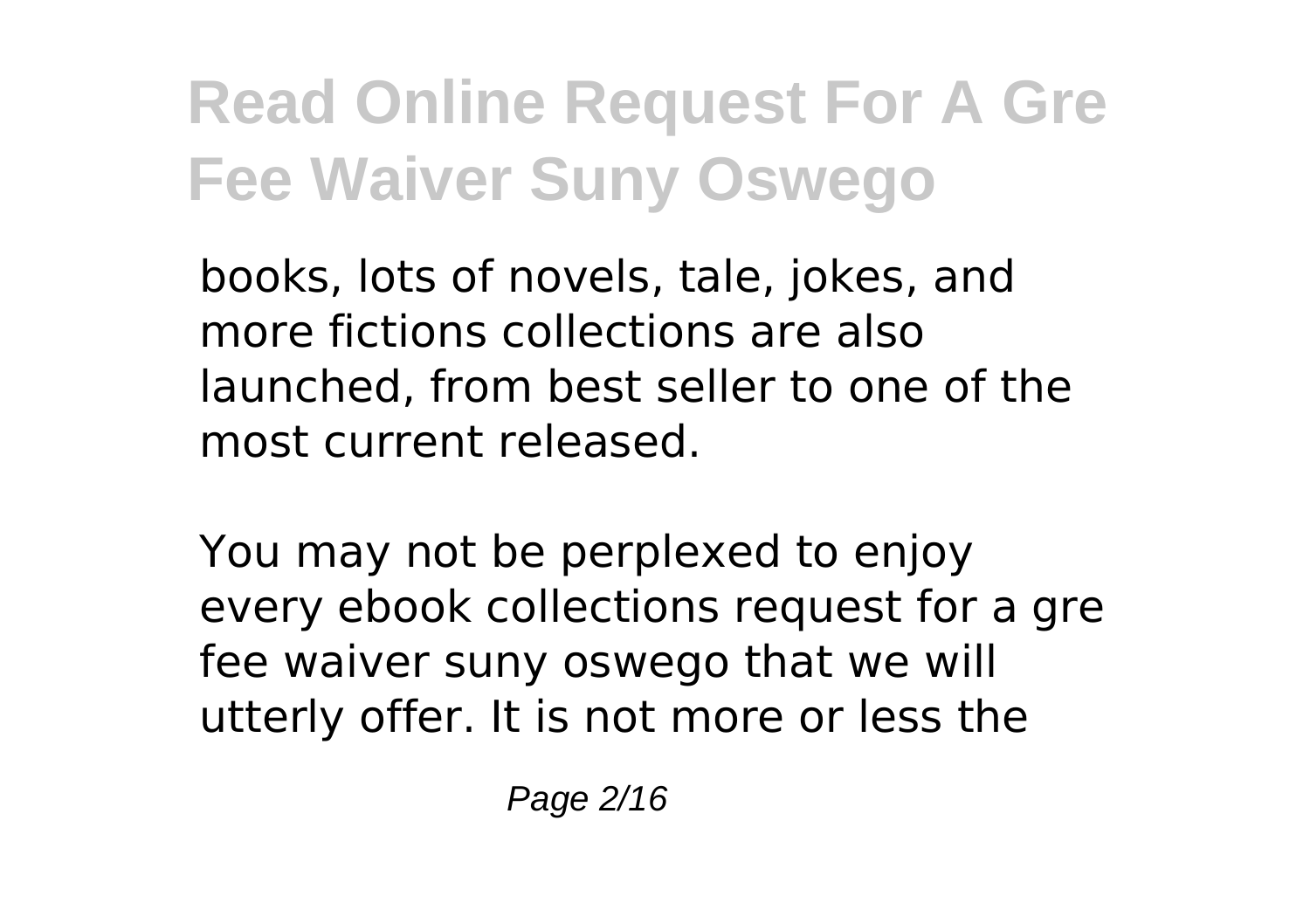costs. It's very nearly what you compulsion currently. This request for a gre fee waiver suny oswego, as one of the most full of life sellers here will totally be in the middle of the best options to review.

FeedBooks: Select the Free Public Domain Books or Free Original Books

Page 3/16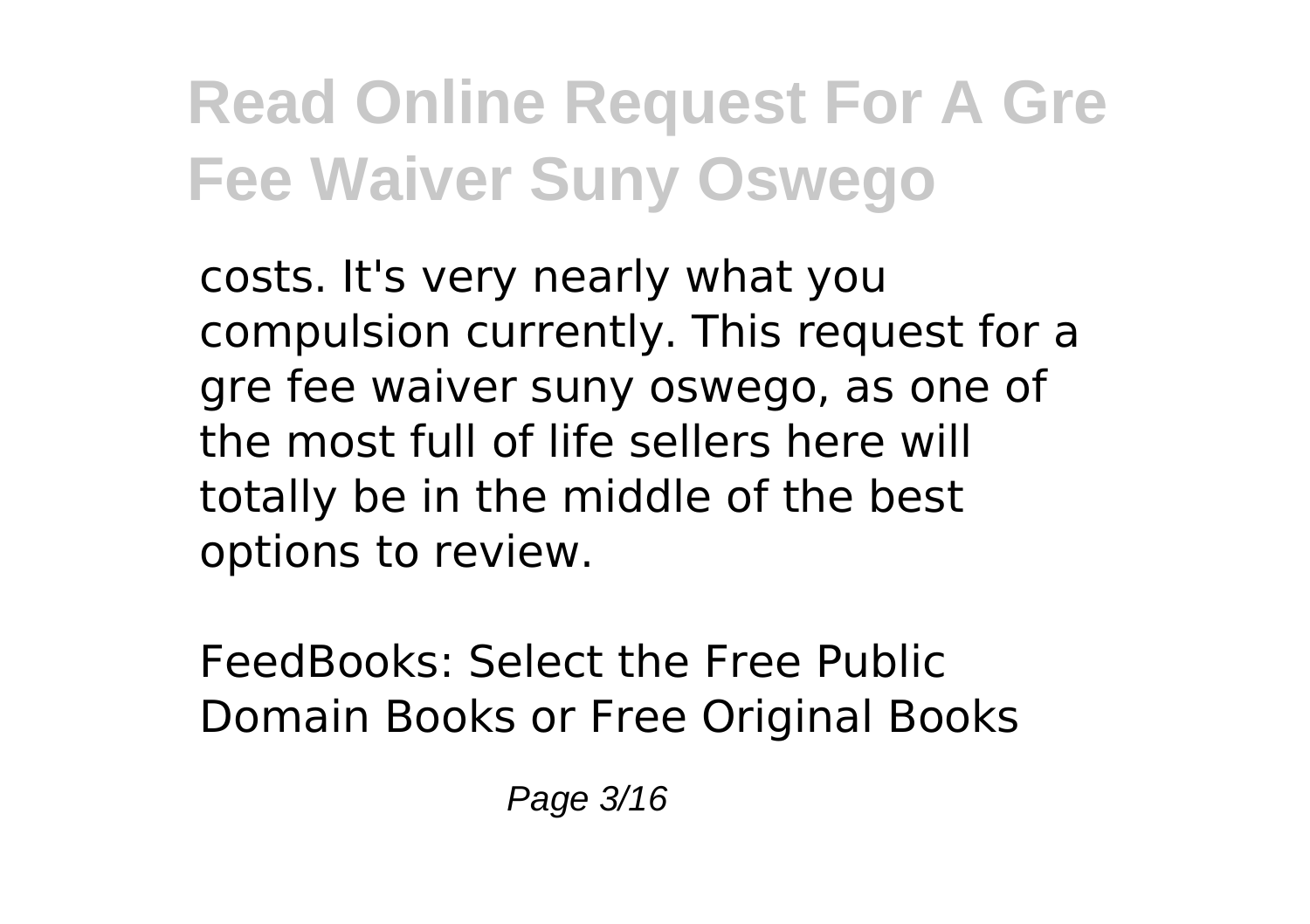categories to find free ebooks you can download in genres like drama, humorous, occult and supernatural, romance, action and adventure, short stories, and more. Bookyards: There are thousands upon thousands of free ebooks here.

#### **Request For A Gre Fee**

Page 4/16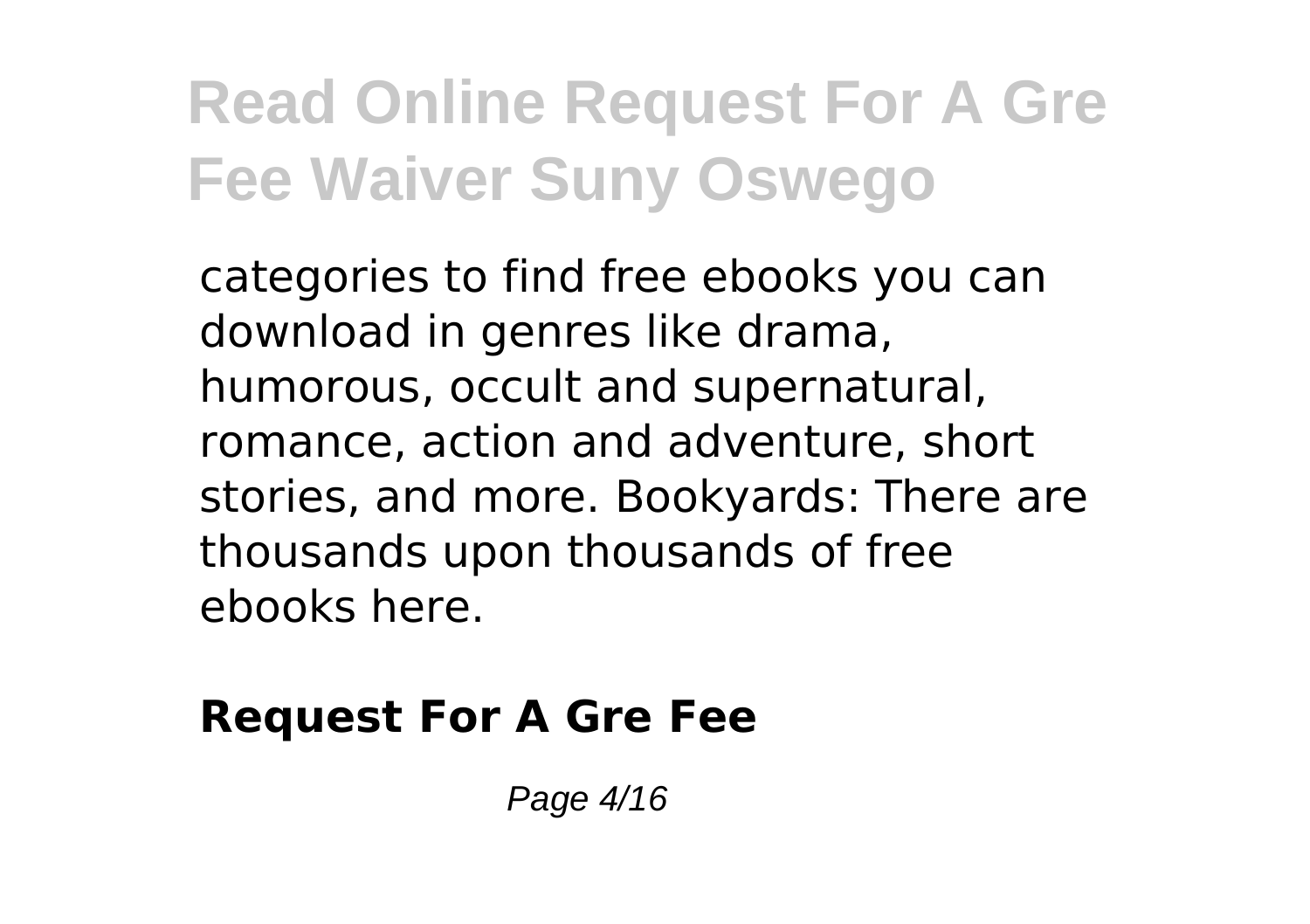The GRE max score is 340 (the GRE total score ranges from 260-340). The essay/analytical writing score (AWA) runs from 0.0-6.0 in half-point increments. The GRE exam score range for different graduate schools, and even different programs at the same school, varies widely. All in all, several factors will affect what good GRE scores are for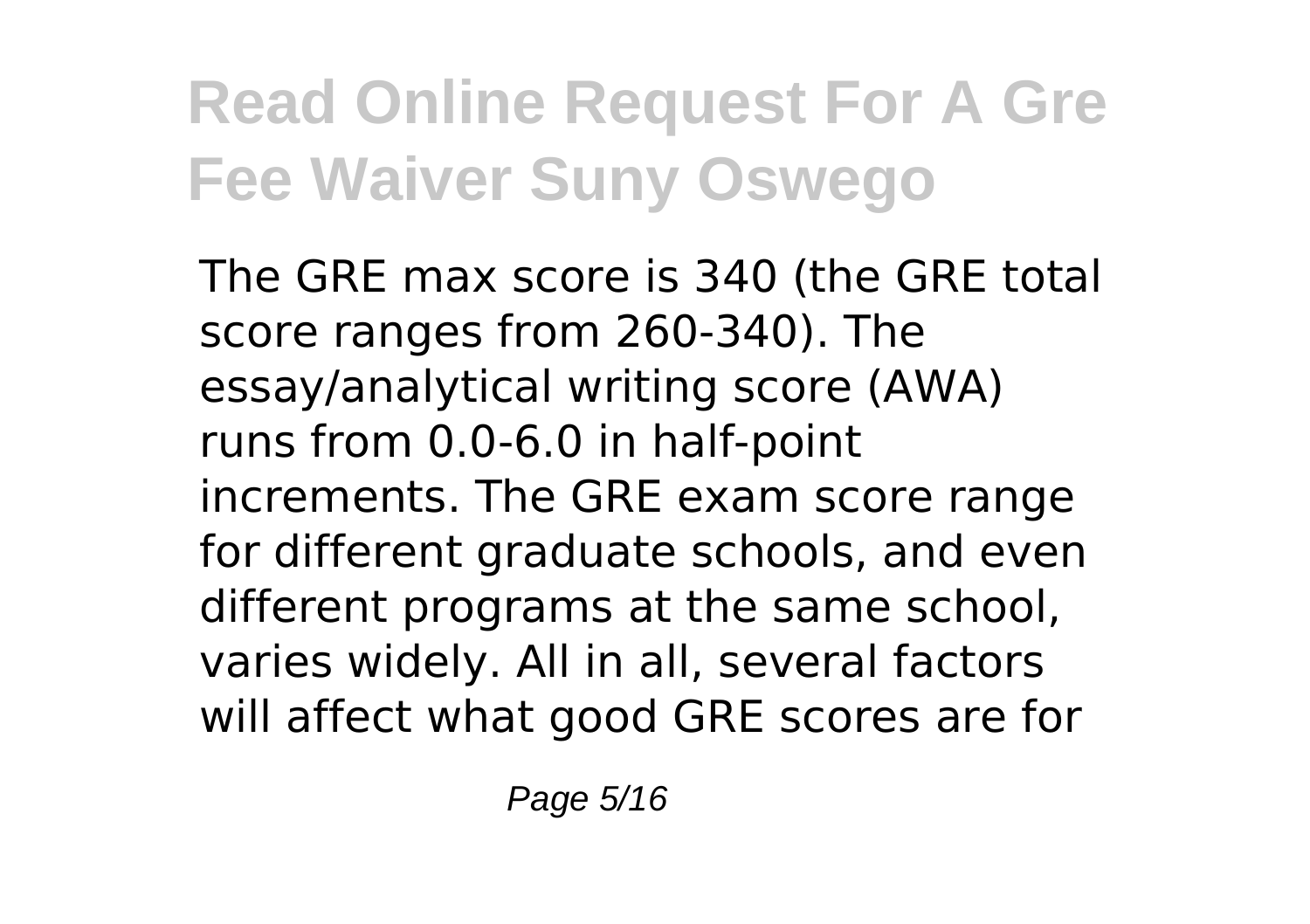you.

#### **GRE Score Range: What's a Good GRE Score? - Magoosh Blog ...**

The option to request a fee waiver is provided in the "Fee Waiver Request" section of your application. Complete the "Request Fee Waiver" tab, upload documents, and submit. After reviewing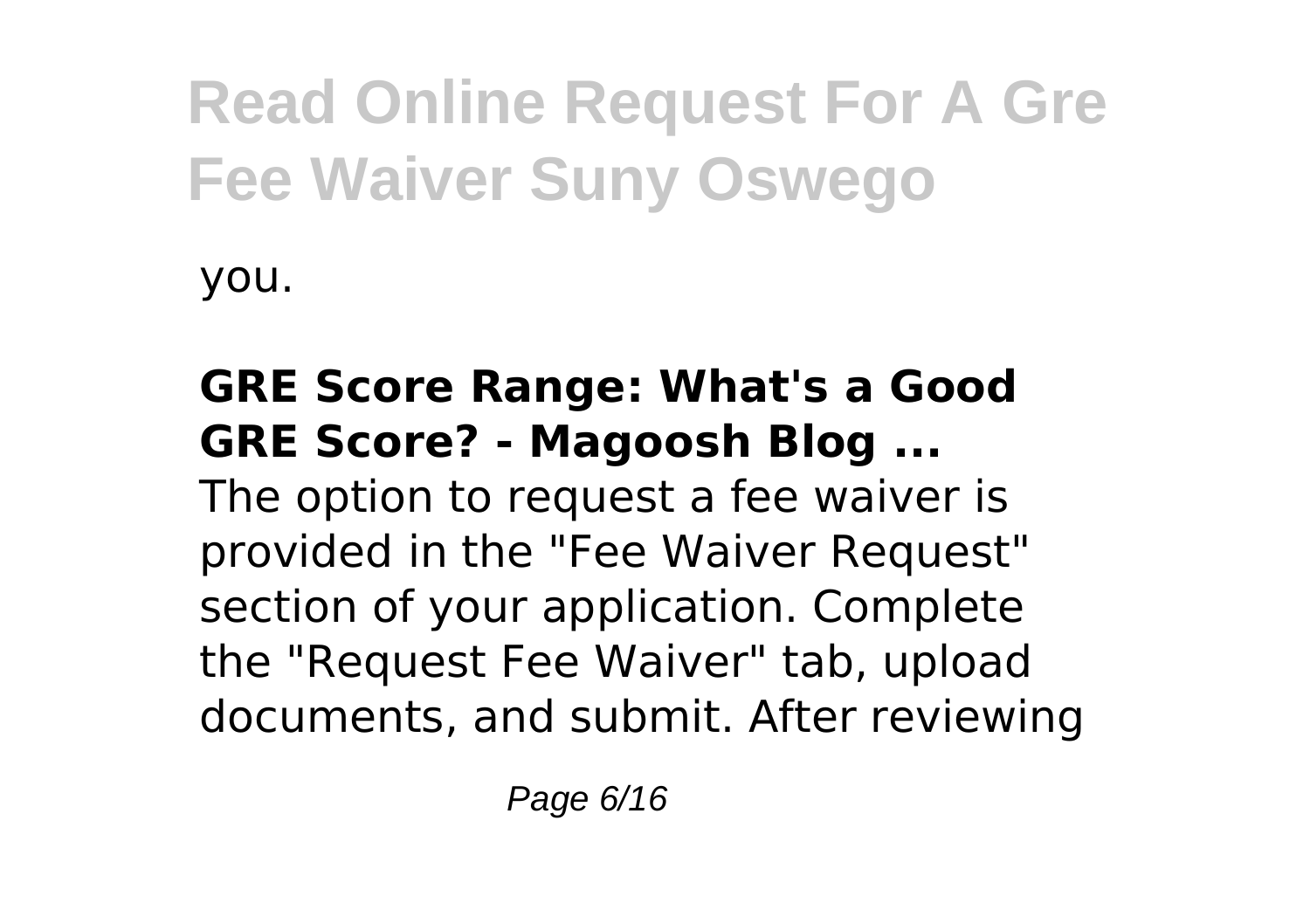the qualifications for a fee waiver, you may indicate which criteria you meet and upload the corresponding documents for review of your request. Submit your application when you have completed it so that ...

#### **Application Fee and Fee Waiver - Graduate Division**

Page 7/16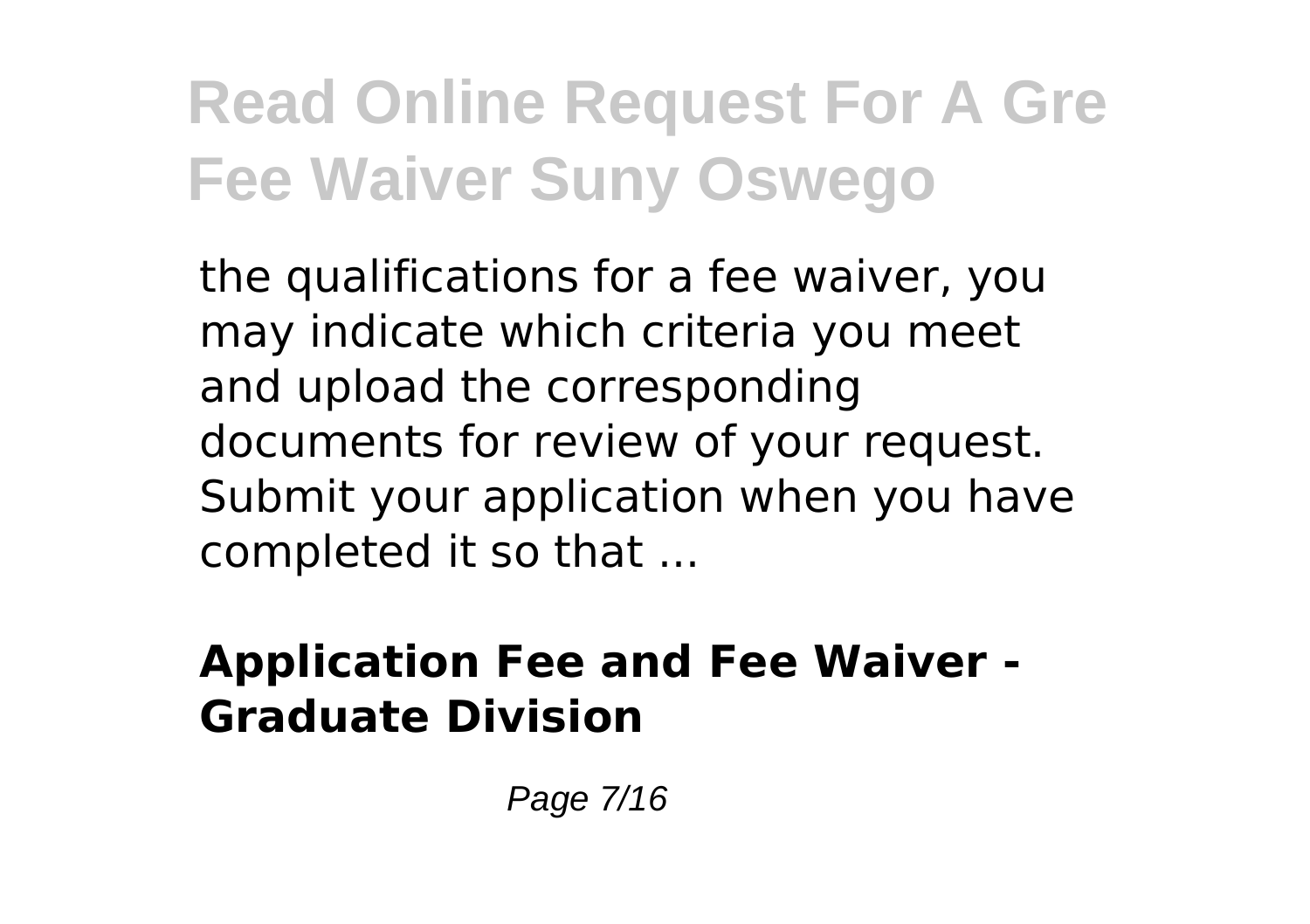If you accept our offer, we will request official scores at that time. Test Scores submitted may not be borrowed, photocopied, returned to you or sent elsewhere. GRE Requirement (temporarily waived for all applicants for the 2021-22 and 2022-23 application cycles)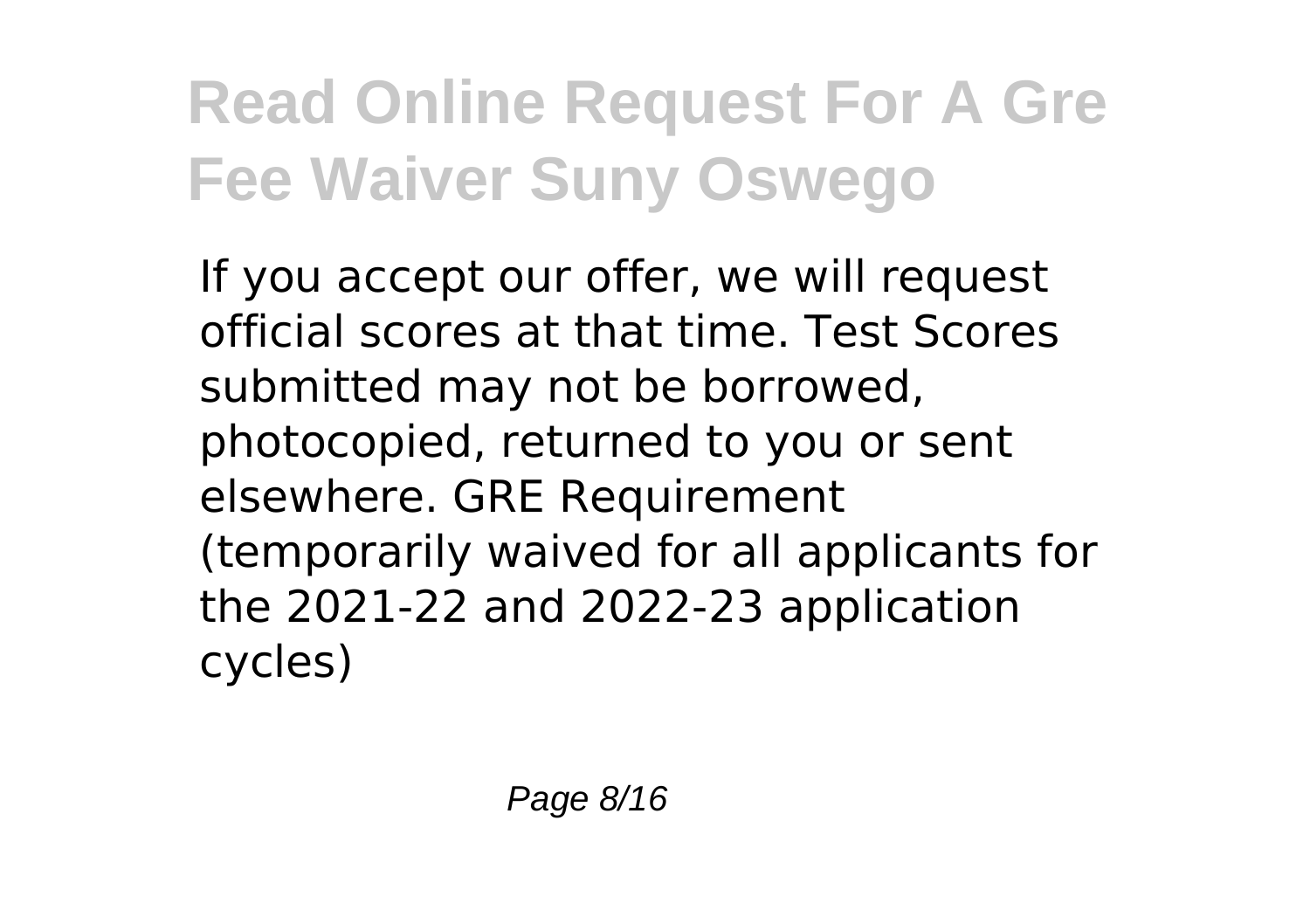#### **Admission Requirements | Graduate Division**

GRE Cancellation Fee/ GRE Rescheduling Fee. Candidates who must cancel or reschedule their GRE General Test registration are required to do so no later than four days before the test date or the GRE exam fee would be forfeited. Candidates would be required to pay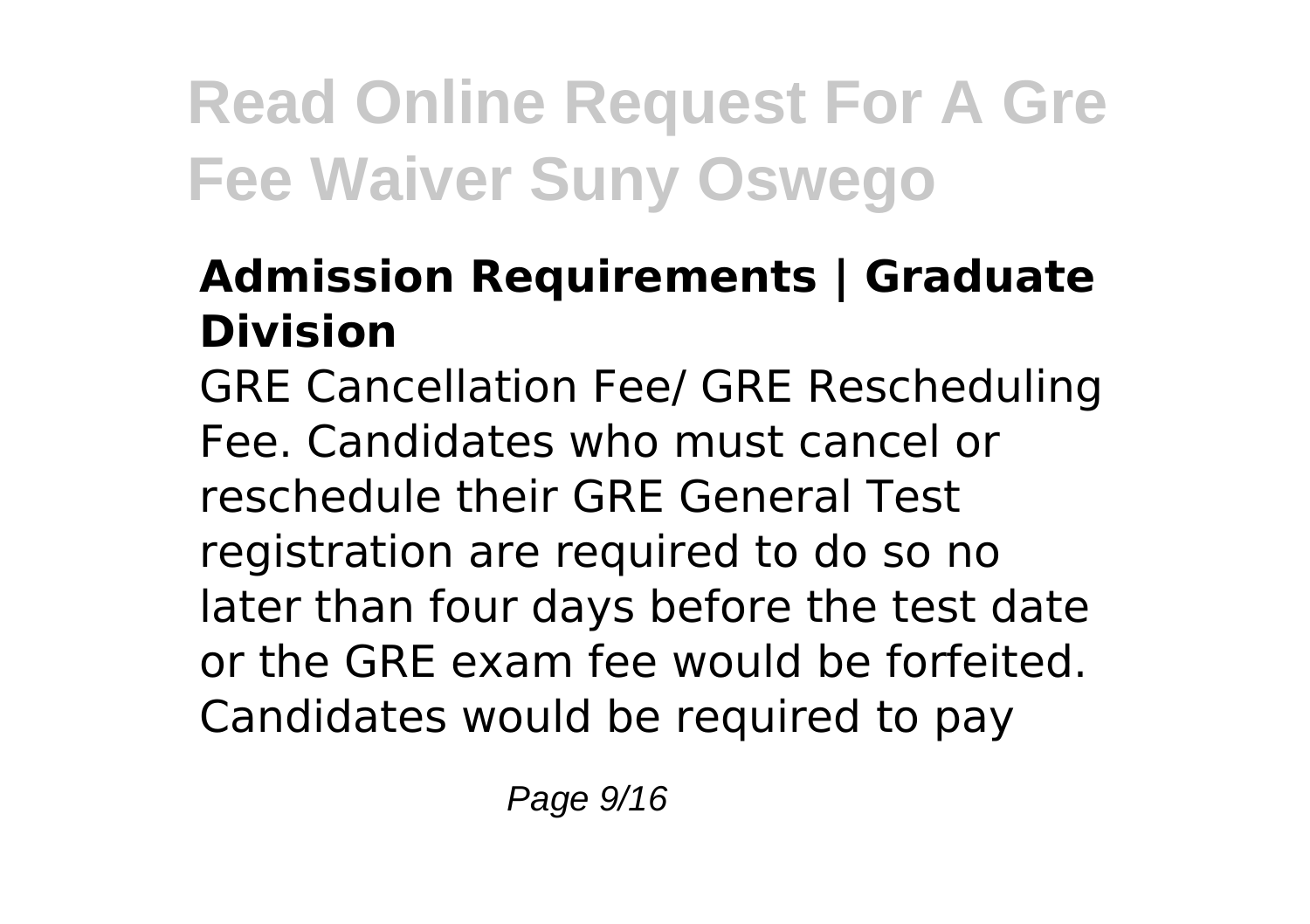\$50 for rescheduling their GRE test. Apart from this, candidates are charged \$50 if they want to change a subject in the GRE Subject ...

#### **What is GRE 2022: Exam Dates, Fees, Registration ...** Complete the required fields in the "Financial Income Fee Waiver Request"

Page 10/16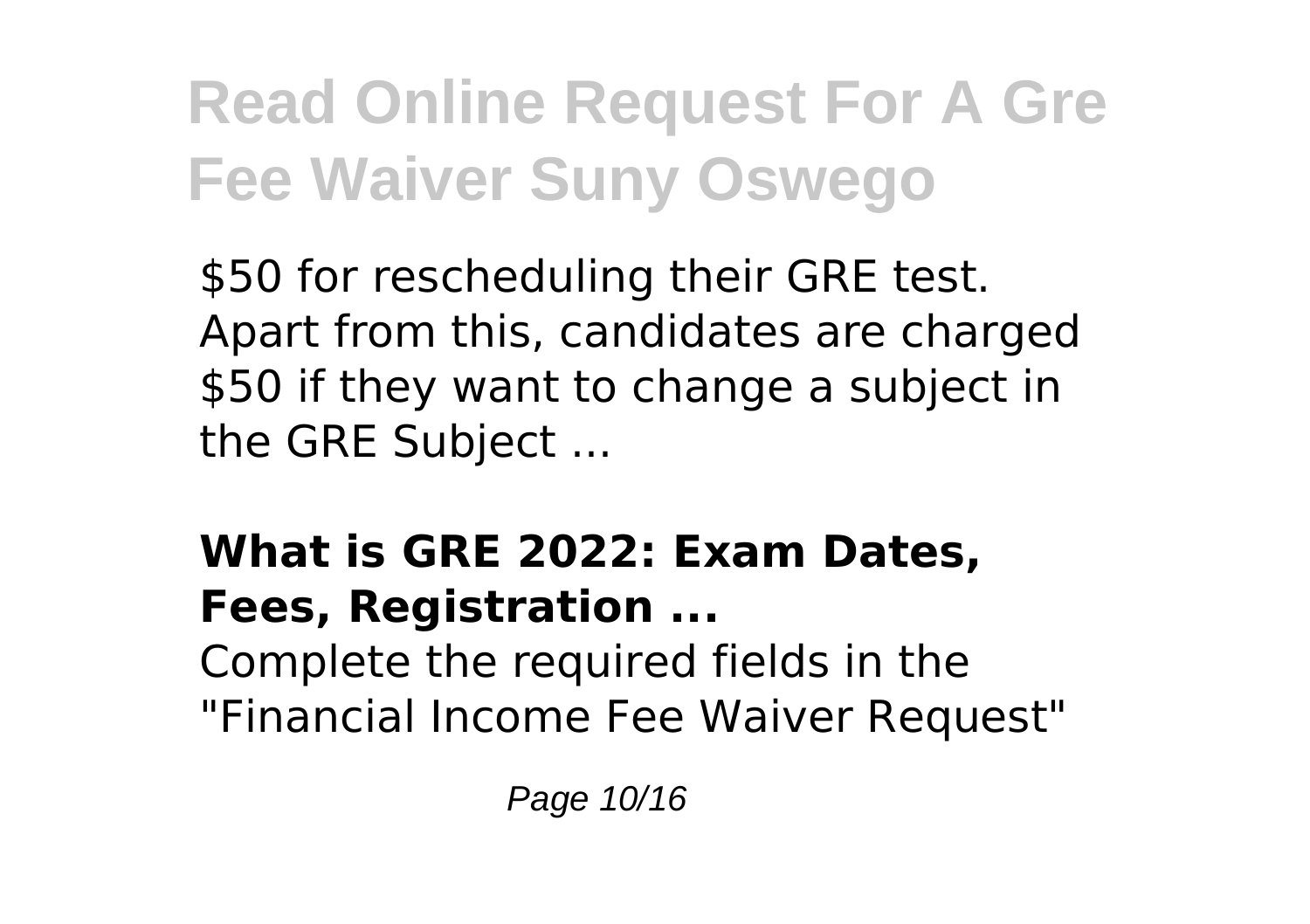section. Upload an electronic copy of your most recent federal income tax return (1040, 1040A, 1040EZ) to PTCAS. If you are claimed as a dependent on someone else's tax return, such as a parent or parents, submit that tax return instead.

#### **Fees & Fee Waiver - PTCAS**

Page 11/16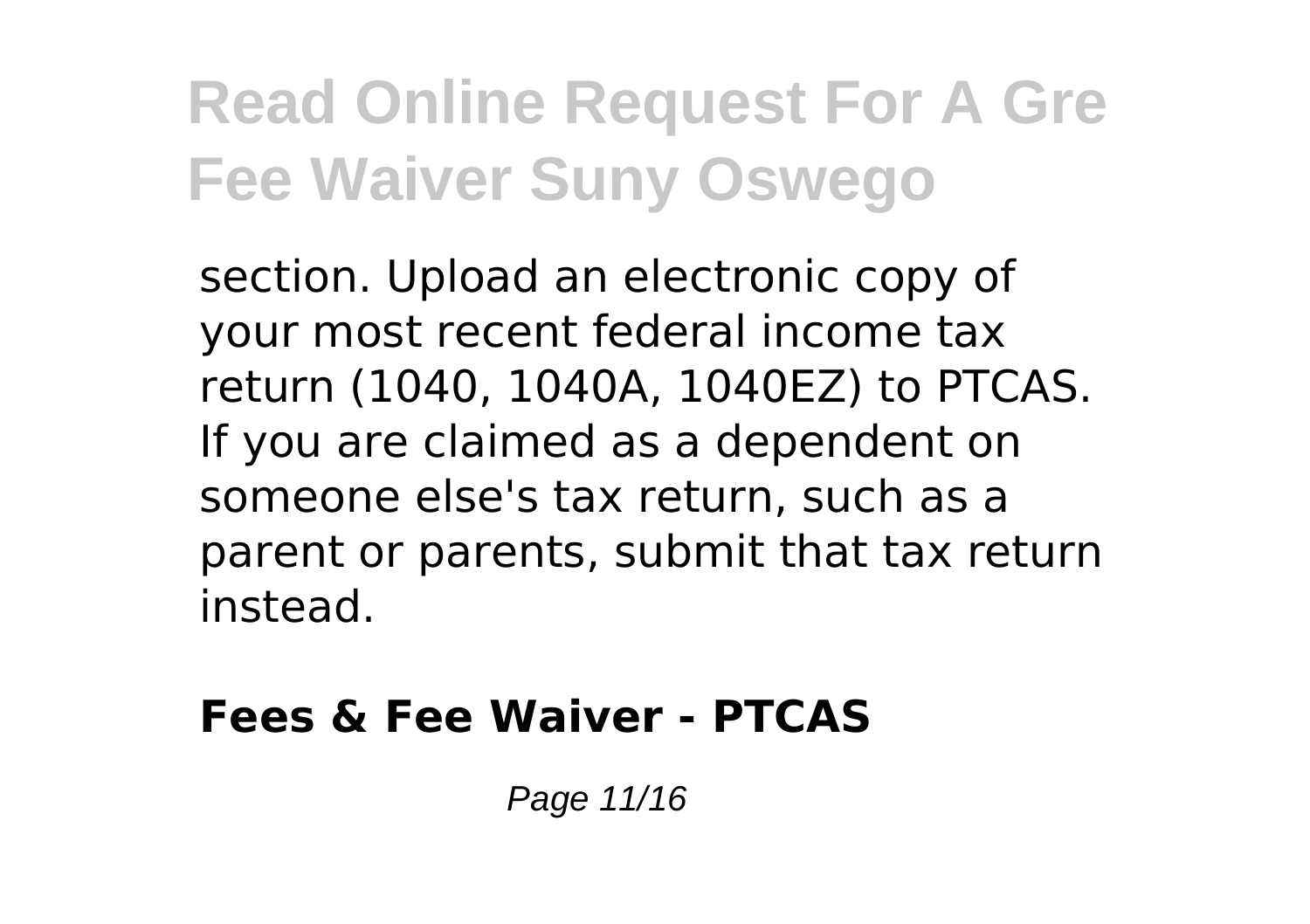Applicants may be eligible to request a fee waiver based on the following criteria: U.S. Citizens and Permanent Residents are eligible to apply for a fee waiver based on: Participation (past or present) in a program from the list below ; Financial Hardship; Non-U.S. Citizens are eligible to apply for a fee waiver based on: Participation (past or present)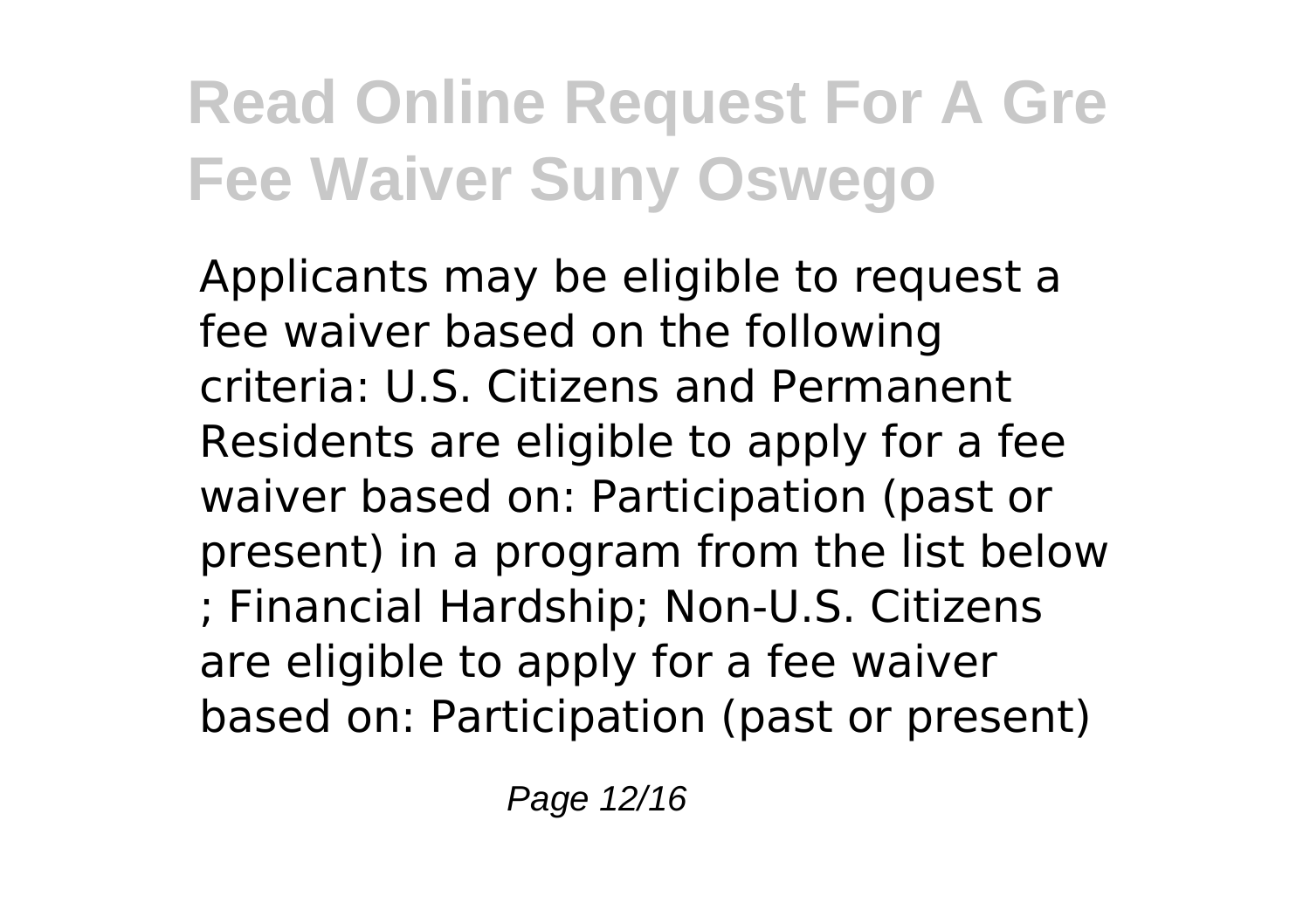in a program from the list below; Not ...

#### **Application Fee Waivers | Graduate School**

Pay the \$30 non-refundable application fee online or upload an acceptable fee waiver as you submit your application. We accept official application fee waivers from College Board, ACT, and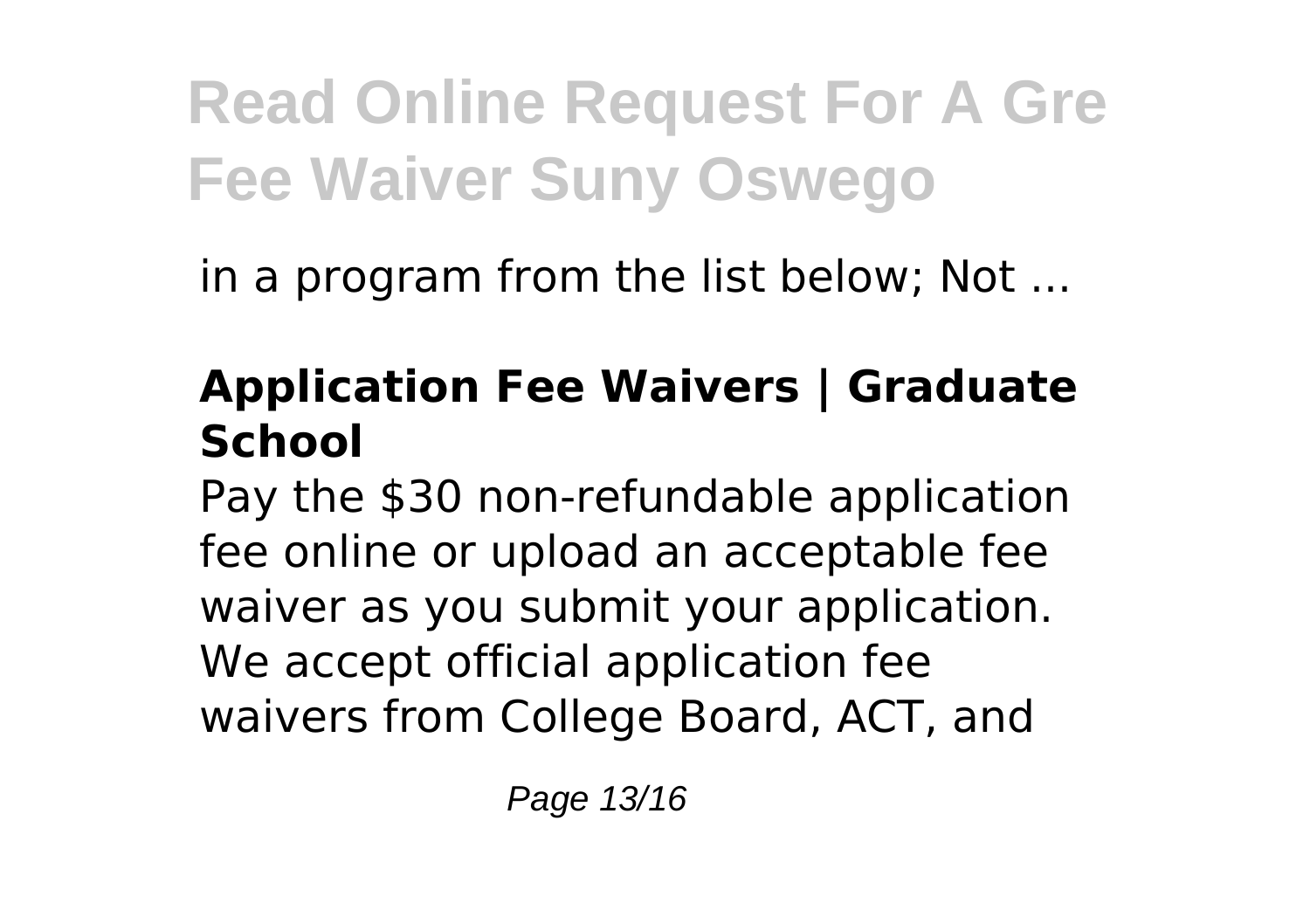NACAC. Have your guidance counselor send us your official high school transcript.

#### **Freshman Requirements | Georgia Southern University**

In the UF Graduate School Application, you'll also need to upload your resume and request two letters of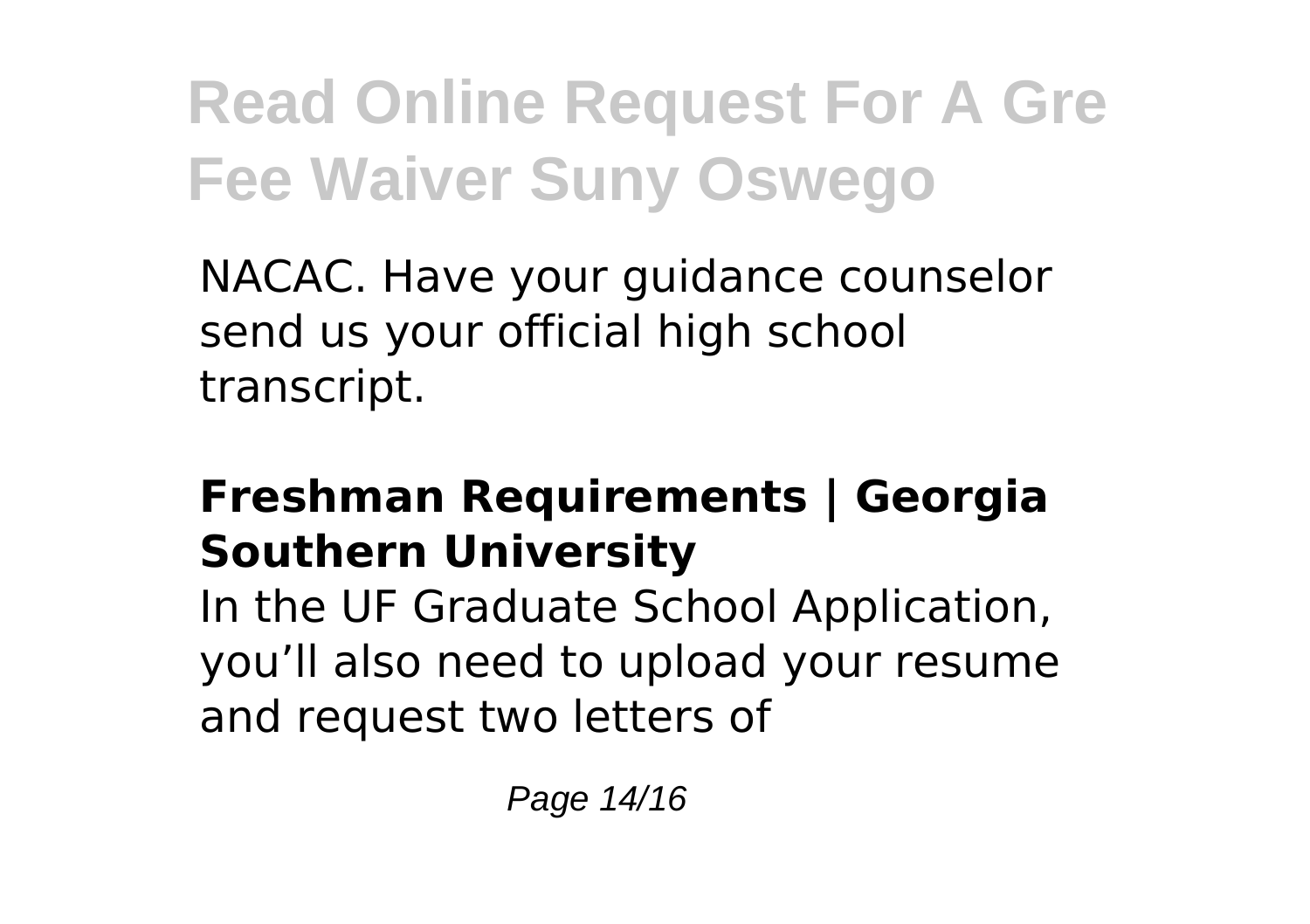recommendation. The application fee is \$30 and can be paid online. The letter of recommendation process has recently changed to provide a better user experience for both applicants and recommenders. Keep in mind the UF MBA program requires two professional letters of recommendation that ...